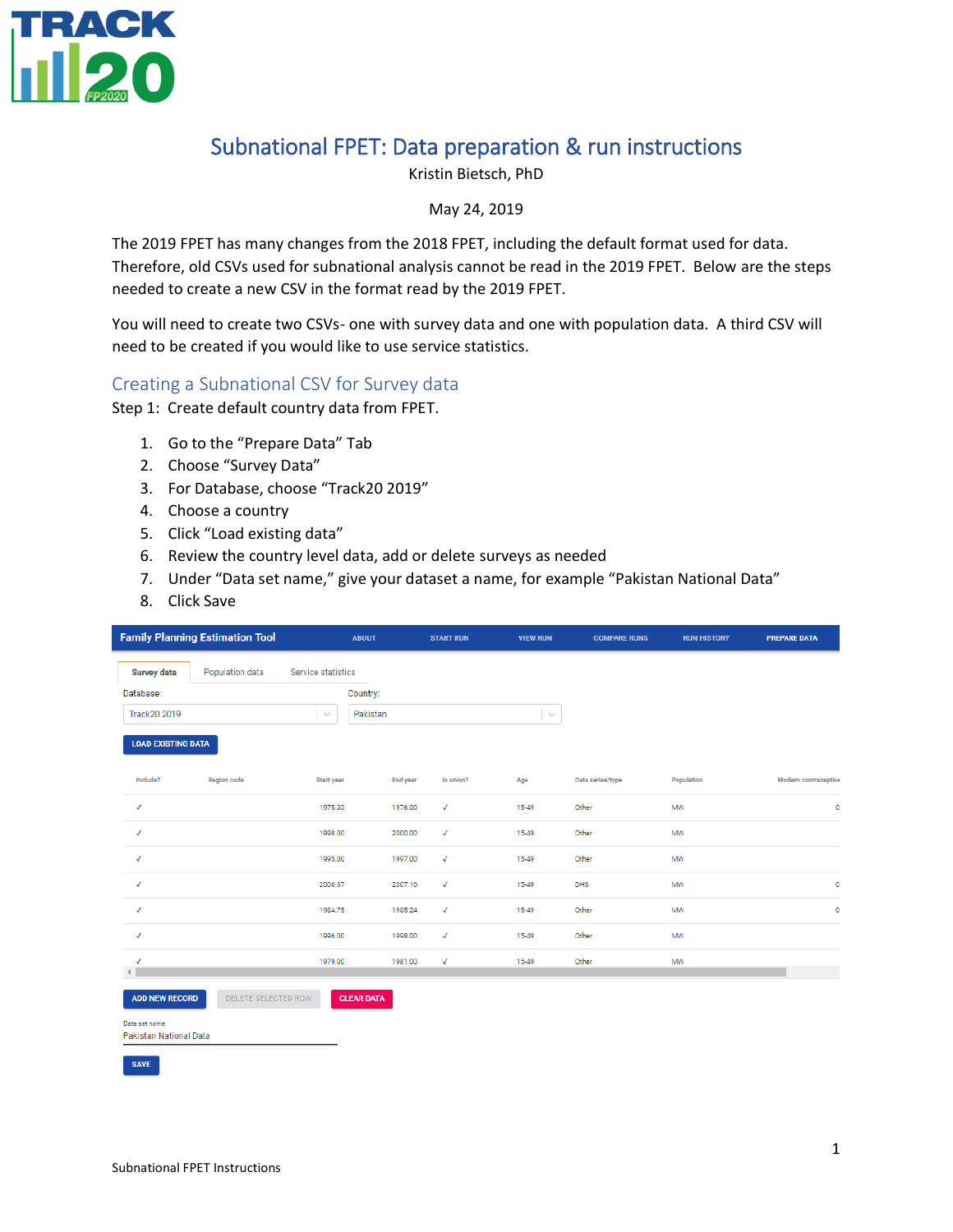

Step 2: Download dataset from FPET.

- 1. Go to "Manage Data" tab
- 2. Click on the box next to desired database
- 3. Scroll to bottom and click "Download Selected Databases"
- 4. Open zip drive and save CSV in convenient location

#### Step 3: Editing CSV for Subnational Data

1. Open National CSV you saved

|            |                                             |                     | $\mathbf{D}$ |                |                     | G         |                                                                                                                                                                          |        |         |                |                                                                  | M                | $\mathbf{N}$     | $\circ$ |                    | $\circ$                  |         |              |              | $\mathbf{u}$ |                                | W                |        |        |        | AA                                                 | AB       | AC.       | <b>AD</b> | AE                     | AF   |  |
|------------|---------------------------------------------|---------------------|--------------|----------------|---------------------|-----------|--------------------------------------------------------------------------------------------------------------------------------------------------------------------------|--------|---------|----------------|------------------------------------------------------------------|------------------|------------------|---------|--------------------|--------------------------|---------|--------------|--------------|--------------|--------------------------------|------------------|--------|--------|--------|----------------------------------------------------|----------|-----------|-----------|------------------------|------|--|
|            |                                             |                     |              |                |                     |           |                                                                                                                                                                          |        |         |                |                                                                  | is pertaing to m | ning_to_ ethods_ |         |                    | has non gnant a          | non_pre |              |              |              |                                |                  |        |        |        |                                                    |          |           |           |                        |      |  |
|            |                                             |                     |              |                |                     |           |                                                                                                                                                                          |        |         |                |                                                                  | methods used_si  |                  |         |                    | geograp _pregna nd_other |         |              |              |              |                                | has_abs          |        |        |        |                                                    |          |           |           |                        |      |  |
|            |                                             |                     |              |                |                     |           | group ty contrace contrace                                                                                                                                               |        |         |                | unmet n unmet n used si nce last has geo hical re nt and positiv |                  |                  |         |                    |                          |         |              |              |              | has trad tradition ence of     |                  |        |        |        |                                                    | se log r |           |           |                        |      |  |
| unit nu    |                                             |                     |              |                |                     |           | pe relat ptive us ptive us contrace eed for eed for ince last pregna graphica gion bia other po e blase                                                                  |        |         |                |                                                                  |                  |                  |         |                    |                          |         |              |              |              | modern itional al meth probing |                  |        |        |        | se log r traditio se log r                         |          |           |           |                        |      |  |
|            | meric_co start_dat end_dat is_in_un age_ran |                     |              |                |                     |           | data_ser ive_to_b e_moder e_traditi ptive_us modern_ any_met _pregna  ncy_reas  Lregion  s_reaso  sitive_bi  s_reaso  age_gro  method_ method_ od_bias  question  se_mod |        |         |                |                                                                  |                  |                  |         |                    |                          |         |              |              |              |                                |                  |        |        |        | se_tradit se_unm _modern nal_no_  _unmet_ source_i |          |           |           | record i region c      |      |  |
| lde        |                                             |                     | ion          | ge             | ies type aseline in |           |                                                                                                                                                                          | onal   | le all  | methods hod    |                                                                  | ncy              | <b>on</b>        | bias    | n                  | ases                     | n       | up bias bias |              | bias         |                                | reason s bias em |        | ional  |        | et need no use use                                 |          | no need d |           | ы                      | lode |  |
|            | 586 1975 329 1975 997 Y                     |                     |              | $15 - 49$      | Other               | MW        | 0.039                                                                                                                                                                    | 0.015  | 0.054   | 0.015          |                                                                  |                  |                  |         |                    |                          |         | None         | None         |              |                                | N                |        |        |        |                                                    |          |           |           | 129 Y_603              |      |  |
| 586        | 1998                                        | 2000 \              |              | 15-49          | Other               | <b>MW</b> |                                                                                                                                                                          |        | 0.17    |                |                                                                  |                  |                  |         |                    | N                        |         | None         | None         | w            |                                | M.               |        |        |        |                                                    |          |           |           | 152 Y_617              |      |  |
| 586        | 1995                                        | 1997 \              |              | 15-49          | Other               | MW        |                                                                                                                                                                          |        | 0.13    |                |                                                                  |                  |                  |         |                    | N                        |         | None         | None         |              |                                | N                |        |        |        |                                                    |          |           |           | 153 Y 618              |      |  |
|            | 586 2006.666 2007.159                       |                     |              | $15 - 49$      | DHS                 | MW        | 0.217467 0.078564 0.296031                                                                                                                                               |        |         |                | 0.251574 N                                                       |                  |                  |         |                    | N                        |         | None         | None         | w            |                                | N.               | 0.006  | 0.0041 | 0.0055 | 0.0371                                             | 0.0599   | 0.0296    |           | 180 Y_637              |      |  |
|            | 586 1984.751 1985.244 Y<br>1996             | 1998 Y              |              | 15-49<br>15-49 | Other<br>Other      | MW<br>MW  | 0.076258 0.014742                                                                                                                                                        |        | 0.15    | 0.091 0.014742 | <b>N</b>                                                         | N                |                  | N       |                    | N                        |         | None<br>None | None<br>None | w            |                                | M.<br>N          |        |        |        |                                                    |          |           |           | 650 Y_671              |      |  |
| 586<br>586 | 1979                                        | 1981 Y              |              | 15-49          | Other               | MW        |                                                                                                                                                                          |        | 0.033   |                |                                                                  |                  |                  |         |                    | N                        |         | None         | None         | <b>N</b>     |                                | N.               |        |        |        |                                                    |          |           |           | 665 Y_678<br>798 Y_751 |      |  |
| 586        |                                             | 1990.915 1991.411 Y |              | 15-49          | <b>DHS</b>          | MW        | 0.090145 0.028275                                                                                                                                                        |        | 0.11842 |                | 0.304718 N                                                       |                  |                  | N       |                    | N                        |         | None         | None         | w            |                                | M.               | 0.0053 | 0.0032 | 0.0086 | 0.0656                                             | 0.1187   | 0.044     |           | 1827 Y_919             |      |  |
| 586        | 1996                                        | 1998 Y              |              | 15-49          | National MW         |           | 0.169                                                                                                                                                                    | 0.07   | 0.239   |                | 0.375 N                                                          |                  |                  | Ν       |                    | N                        |         | None         | None         |              |                                | N.               |        |        |        |                                                    |          |           |           | 1841 Y_932             |      |  |
| 586        | 2000.751                                    | 2001 \              |              | 15-49          | National MW         |           | 0.2021                                                                                                                                                                   | 0.0739 | 0.276   |                | 0.33 N                                                           |                  |                  |         |                    | N                        |         | None         | None         | w            |                                | N.               |        |        |        |                                                    |          |           |           | 1842 Y 933             |      |  |
| 586        | 1991                                        | 1991.997 Y          |              | 15-49          | Other               | <b>MW</b> |                                                                                                                                                                          |        | 0.069   |                | N                                                                |                  |                  |         |                    | N                        |         | None         | None         | w            |                                | M                |        |        |        |                                                    |          |           |           | 1998 Y_1007            |      |  |
|            | 586 1993 329 1993 493 1                     |                     |              | 15-49          | National MW         |           | 0.176                                                                                                                                                                    | 0.04   | 0.216   | 0.04           |                                                                  | <b>N</b>         |                  |         |                    | N                        |         | None         | None         |              |                                | N                |        |        |        |                                                    |          |           |           | 2832 Y_1123            |      |  |
|            | 586 1994 847 1995 227 \                     |                     |              | 15-49          | National MW         |           | 0.126                                                                                                                                                                    | 0.052  | 0.178   | 0.052          |                                                                  | N                |                  |         |                    | N                        |         | None         | None         |              |                                | N.               |        |        |        |                                                    |          |           |           | 2843 Y_1134            |      |  |
| 586        | 2003                                        | 2004 Y              |              | 15-49          | Other               | MW        | 0.252                                                                                                                                                                    | 0.068  | 0.32    | 0.068          |                                                                  | N                |                  |         |                    | N                        |         | None         | None         | <b>N</b>     |                                | N                |        |        |        |                                                    |          |           |           | 3263 Y_1268            |      |  |
| 586        | 1968                                        | 1970 Y              |              | 15-49          | Other               | MW        |                                                                                                                                                                          |        | 0.055   |                |                                                                  | M                |                  |         |                    | N                        |         | None         | None         |              |                                | N                |        |        |        |                                                    |          |           |           | 4542 Y_1309            |      |  |
| 586        | 2005                                        | 2007 \              |              | 15-49          | Other               | MW        | 0.184                                                                                                                                                                    | 0.075  | 0.259   | 0.075          |                                                                  | N                |                  |         |                    | N                        |         | None         | None         |              |                                | N.               |        |        |        |                                                    |          |           |           | 4630 Y_1320            |      |  |
|            | 586 2007.496 2008.496 Y                     |                     |              | 15-49          | Other               | <b>MW</b> | 0.193                                                                                                                                                                    | 0.077  | 0.27    | 0.077          |                                                                  |                  |                  |         |                    | N                        |         | None         | None         | <b>N</b>     |                                | N                |        |        |        |                                                    |          |           |           | 5418 Y_1533            |      |  |
|            | 586 2012.751 2013.326 \                     |                     |              | 15-49          | DHS                 | MW        | 0.260976 0.093117 0.354093                                                                                                                                               |        |         |                | 0.200847 N                                                       |                  |                  |         |                    | N                        |         | None         | None         |              |                                | N                | 0.0069 | 0.0047 | 0.006  | 0.0382                                             | 0.059    | 0.0368    |           | 5461 Y_1562            |      |  |
|            | 586 2017.496 2018.244 Y                     |                     |              | 15-49          | DHS                 | MW        | 0.25                                                                                                                                                                     | 0.092  | 0.342   |                | 0.173 N                                                          |                  |                  |         |                    | M                        |         | None         | None         |              |                                | N.               |        |        |        |                                                    |          |           |           | 7367 Y_1734            |      |  |
|            | 586 2013.496 2014.493 Y                     |                     |              | 15-49          | National MW         |           |                                                                                                                                                                          |        | 0.32    |                |                                                                  |                  |                  |         | <b>Excluding N</b> |                          |         | None         | None         |              |                                | M                |        |        |        |                                                    |          |           |           | 7423 Y_1742            |      |  |

- 2. Each line of data is a survey- copy the survey lines you want to use for subnational analysis, and paste them below the national data. (Select only surveys that would have subnational data available)
- 3. Remove national data from these new lines (data to be removed includes indicators and standard error columns: contraceptive\_use\_modern, contraceptive\_use\_traditional, contraceptive\_use\_all, unmet\_need\_for\_modern\_methods, unmet\_need\_for\_any\_method se\_modern, se\_traditional, se\_unmet\_need, se\_log\_r\_modern\_no\_use,

se\_log\_r\_traditional\_no\_use, se\_log\_r\_unmet\_no\_need). You want to keep data for each survey that will not vary by region, such as the unit numeric code, start and end dates, and biases.

|           | B            | $\epsilon$                                  | D          |           |                    | G                | H                          |                            |         | K                                                                                                                        |            | M        | N                                    | $\circ$ | P.                 | $\circ$                 | R.       | -S      |      | U                                     | <b>V</b>                   | W                | x      | <b>V</b> | z                   | AA     | AB                          | AC.       | AD                                           | <b>AE</b>   |         |
|-----------|--------------|---------------------------------------------|------------|-----------|--------------------|------------------|----------------------------|----------------------------|---------|--------------------------------------------------------------------------------------------------------------------------|------------|----------|--------------------------------------|---------|--------------------|-------------------------|----------|---------|------|---------------------------------------|----------------------------|------------------|--------|----------|---------------------|--------|-----------------------------|-----------|----------------------------------------------|-------------|---------|
|           |              |                                             |            |           |                    |                  |                            |                            |         |                                                                                                                          |            |          | is pertai ng to m<br>ning_to_ ethods |         |                    | has non gnant a         | non pre  |         |      |                                       |                            |                  |        |          |                     |        |                             |           |                                              |             |         |
|           |              |                                             |            |           |                    |                  |                            |                            |         |                                                                                                                          |            |          | methods used si                      |         |                    | geograp pregna nd_other |          |         |      |                                       |                            | has abs          |        |          |                     |        |                             |           |                                              |             |         |
|           |              |                                             |            |           |                    |                  | group_ty contrace contrace |                            |         | unmet n unmet n used si nce last has geo hical re int and positiv                                                        |            |          |                                      |         |                    |                         |          |         |      |                                       | has trad tradition ence of |                  |        |          |                     |        | se_log_r                    |           |                                              |             |         |
| unit_nu   |              |                                             |            |           |                    |                  |                            |                            |         | pe relat ptive us ptive us contrace eed for eed for nce last pregna graphica gion bia other po e biase                   |            |          |                                      |         |                    |                         |          |         |      | modern itional al meth probing        |                            |                  |        |          |                     |        | se_log_r _traditio se_log_r |           |                                              |             |         |
|           |              | meric co start dat end dat is in un age ran |            |           |                    |                  |                            |                            |         | data_ser ive_to_b e_moder e_traditi ptive_us modern_ any_met _pregna ncy_reas l_region s_reaso sitive_bi s_reaso age_gro |            |          |                                      |         |                    |                         |          |         |      | method_method_od_bias question se_mod |                            |                  |        |          | se tradit se unm    |        |                             |           | _modern nal_no_ _unmet_ source_i record_i re |             |         |
| <b>de</b> |              | c                                           | <b>ton</b> | ge        |                    | ies type aseline | <b>In</b>                  | onal                       | e all   | methods hod                                                                                                              |            | ncy      | on                                   | bias    | <b>n</b>           | ases                    | <b>n</b> | up bias | bias | bias                                  |                            | reason s bias em |        | ional    | et_need _no_use use |        |                             | no need d |                                              | <b>d</b>    | $\circ$ |
|           |              | 586 1975 329 1975 997 Y                     |            | $15 - 49$ | Other              | MW               | 0.039                      | 0.015                      | 0.054   | 0.015                                                                                                                    |            | N        |                                      | N       |                    | N                       |          | None    | None | N                                     |                            | Ν                |        |          |                     |        |                             |           |                                              | 129 Y 603   |         |
|           | 586          | 1998<br>2000 Y                              |            | $15 - 49$ | Other              | <b>MW</b>        |                            |                            | 0.17    |                                                                                                                          |            | N        |                                      | N       |                    | <b>N</b>                |          | None    | None | N                                     |                            | N                |        |          |                     |        |                             |           |                                              | 152 Y 617   |         |
|           | 1995<br>586  | 1997 Y                                      |            | $15 - 49$ | Other              | <b>MW</b>        |                            |                            | 0.13    |                                                                                                                          |            | N        |                                      | N       |                    | N                       |          | None    | None | N                                     |                            | N                |        |          |                     |        |                             |           |                                              | 153 Y 618   |         |
|           |              | 586 2006.666 2007.159 Y                     |            | $15 - 49$ | DHS                | <b>MW</b>        |                            | 0.217467 0.078564 0.296031 |         |                                                                                                                          | 0.251574 N |          |                                      | N       |                    | <b>N</b>                |          | None    | None | N                                     |                            | Ν                | 0.006  | 0.0041   | 0.0055              | 0.0371 | 0.0599                      | 0.0296    |                                              | 180 Y 637   |         |
|           |              | 586 1984.751 1985.244 Y                     |            | $15 - 49$ | Other              | <b>MW</b>        |                            | 0.076258 0.014742          |         | 0.091 0.014742                                                                                                           |            | N        |                                      | N       |                    | <b>V</b>                |          | None    | None | N                                     |                            | N                |        |          |                     |        |                             |           |                                              | 650 Y 671   |         |
|           | 586          | 1998 Y<br>1996                              |            | $15 - 49$ | Other              | MW               |                            |                            | 0.15    |                                                                                                                          |            | N        |                                      | N       |                    | <b>N</b>                |          | None    | None | N                                     |                            | N                |        |          |                     |        |                             |           |                                              | 665 Y 678   |         |
|           | 1979<br>586  | 1981 Y                                      |            | 15-49     | Other              | MW               |                            |                            | 0.033   |                                                                                                                          |            | N        |                                      | N       |                    | N                       |          | None    | None | N                                     |                            | N                |        |          |                     |        |                             |           |                                              | 798 Y_751   |         |
|           |              | 586 1990.915 1991.411 Y                     |            | 15-49     | DHS                | MW               |                            | 0.090145 0.028275          | 0.11842 |                                                                                                                          | 0.304718 N |          |                                      | N       |                    | N                       |          | None    | None | N                                     |                            | Ν                | 0.0053 | 0.0032   | 0.0086              | 0.0656 | 0.1187                      | 0.044     |                                              | 1827 Y_919  |         |
|           | 1996<br>586  | 1998 Y                                      |            | $15 - 49$ | National MW        |                  | 0.169                      | 0.07                       | 0.239   |                                                                                                                          | 0.375 N    |          |                                      | N       |                    | N                       |          | None    | None | N                                     |                            | N                |        |          |                     |        |                             |           |                                              | 1841 Y_932  |         |
|           | 586 2000.751 | 2001 Y                                      |            | $15 - 49$ | National MW        |                  | 0.2021                     | 0.0739                     | 0.276   |                                                                                                                          | 0.33 N     |          |                                      | N       |                    | <b>N</b>                |          | None    | None | N                                     |                            | N                |        |          |                     |        |                             |           |                                              | 1842 Y_933  |         |
|           |              | 1991.997 Y<br>1991                          |            | $15 - 49$ | Other              | <b>MW</b>        |                            |                            | 0.069   |                                                                                                                          |            | N        |                                      | N       |                    | N                       |          | None    | None | N                                     |                            | N                |        |          |                     |        |                             |           |                                              | 1998 Y 1007 |         |
|           |              | 586 1993.329 1993.493 Y                     |            | $15 - 49$ | <b>National MW</b> |                  | 0.176                      | 0.04                       | 0.216   | 0.04                                                                                                                     |            | N        |                                      | N       |                    | <b>N</b>                |          | None    | None | N                                     |                            | N                |        |          |                     |        |                             |           |                                              | 2832 Y 1123 |         |
|           |              | 586 1994.847 1995.227 Y                     |            | $15 - 49$ | <b>National MW</b> |                  | 0.126                      | 0.052                      | 0.178   | 0.052                                                                                                                    |            | N        |                                      | N       |                    | <b>N</b>                |          | None    | None | N                                     |                            | N                |        |          |                     |        |                             |           |                                              | 2843 Y 1134 |         |
|           | 586<br>2003  | 2004 Y                                      |            | $15 - 49$ | Other              | <b>MW</b>        | 0.252                      | 0.068                      | 0.32    | 0.068                                                                                                                    |            | N        |                                      | N       |                    | N                       |          | None    | None | N                                     |                            | N                |        |          |                     |        |                             |           |                                              | 3263 Y 1268 |         |
|           | 586          | 1970 Y<br>1968                              |            | $15 - 49$ | Other              | <b>MW</b>        |                            |                            | 0.055   |                                                                                                                          |            | <b>N</b> |                                      | N       |                    | <b>N</b>                |          | None    | None | N                                     |                            | Ν                |        |          |                     |        |                             |           |                                              | 4542 Y 1309 |         |
|           | 2005<br>586  | 2007 Y                                      |            | $15 - 49$ | Other              | <b>MW</b>        | 0.184                      | 0.075                      | 0.259   | 0.075                                                                                                                    |            | <b>N</b> |                                      | N       |                    | <b>N</b>                |          | None    | None | N                                     |                            | Ν                |        |          |                     |        |                             |           |                                              | 4630 Y 1320 |         |
|           |              | 586 2007.496 2008.496 Y                     |            | $15 - 49$ | Other              | <b>MW</b>        | 0.193                      | 0.077                      | 0.27    | 0.077                                                                                                                    |            | N        |                                      | N       |                    | N                       |          | None    | None | N                                     |                            | Ν                |        |          |                     |        |                             |           |                                              | 5418 Y 1533 |         |
|           |              | 586 2012.751 2013.326 Y                     |            | 15-49     | DHS                | MW               |                            | 0.260976 0.093117 0.354093 |         |                                                                                                                          | 0.200847 N |          |                                      | N       |                    | N                       |          | None    | None | <b>N</b>                              |                            | M.               | 0.0069 | 0.0047   | 0.006               | 0.0382 | 0.059                       | 0.0368    |                                              | 5461 Y_1562 |         |
|           |              | 586 2017.496 2018.244 Y                     |            | 15-49     | DHS                | MW               | 0.25                       | 0.092                      | 0.342   |                                                                                                                          | 0.173N     |          |                                      | N       |                    | N                       |          | None    | None | N                                     |                            | Ν                |        |          |                     |        |                             |           |                                              | 7367 Y_1734 |         |
|           |              | 586 2013.496 2014.493 Y                     |            | $15 - 49$ | National           | MW               |                            |                            | 0.32    |                                                                                                                          |            |          |                                      |         | <b>Excluding N</b> |                         |          | None    | None | N                                     |                            |                  |        |          |                     |        |                             |           |                                              | 7423 Y_1742 |         |
|           |              | 586 2006.666 2007.159 Y                     |            | $15 - 49$ | <b>DHS</b>         | <b>MW</b>        |                            |                            |         |                                                                                                                          |            |          |                                      | N       |                    | N                       |          | None    | None | N                                     |                            | N                |        |          |                     |        |                             |           |                                              | 180 Y_637   |         |
|           |              | 586 2012.751 2013.326 Y                     |            | $15 - 49$ | <b>DHS</b>         | <b>MW</b>        |                            |                            |         |                                                                                                                          |            |          |                                      |         |                    |                         |          | None    | None | N                                     |                            |                  |        |          |                     |        |                             |           |                                              | 5461 Y_1562 |         |
|           |              | 586 2017.496 2018.244 Y                     |            | $15 - 49$ | <b>DHS</b>         | <b>MW</b>        |                            |                            |         |                                                                                                                          |            |          |                                      |         |                    | N                       |          | None    | None | <b>N</b>                              |                            |                  |        |          |                     |        |                             |           |                                              | 7367 Y 1734 |         |

- 4. For each subnational region you will include, you want to copy and paste these data-free survey lines. In this example, I will copy and paste the selected lines 3 times so I can fill in data for 3 regions.
- 5. Add in your region\_code. This is the name of your subnational region.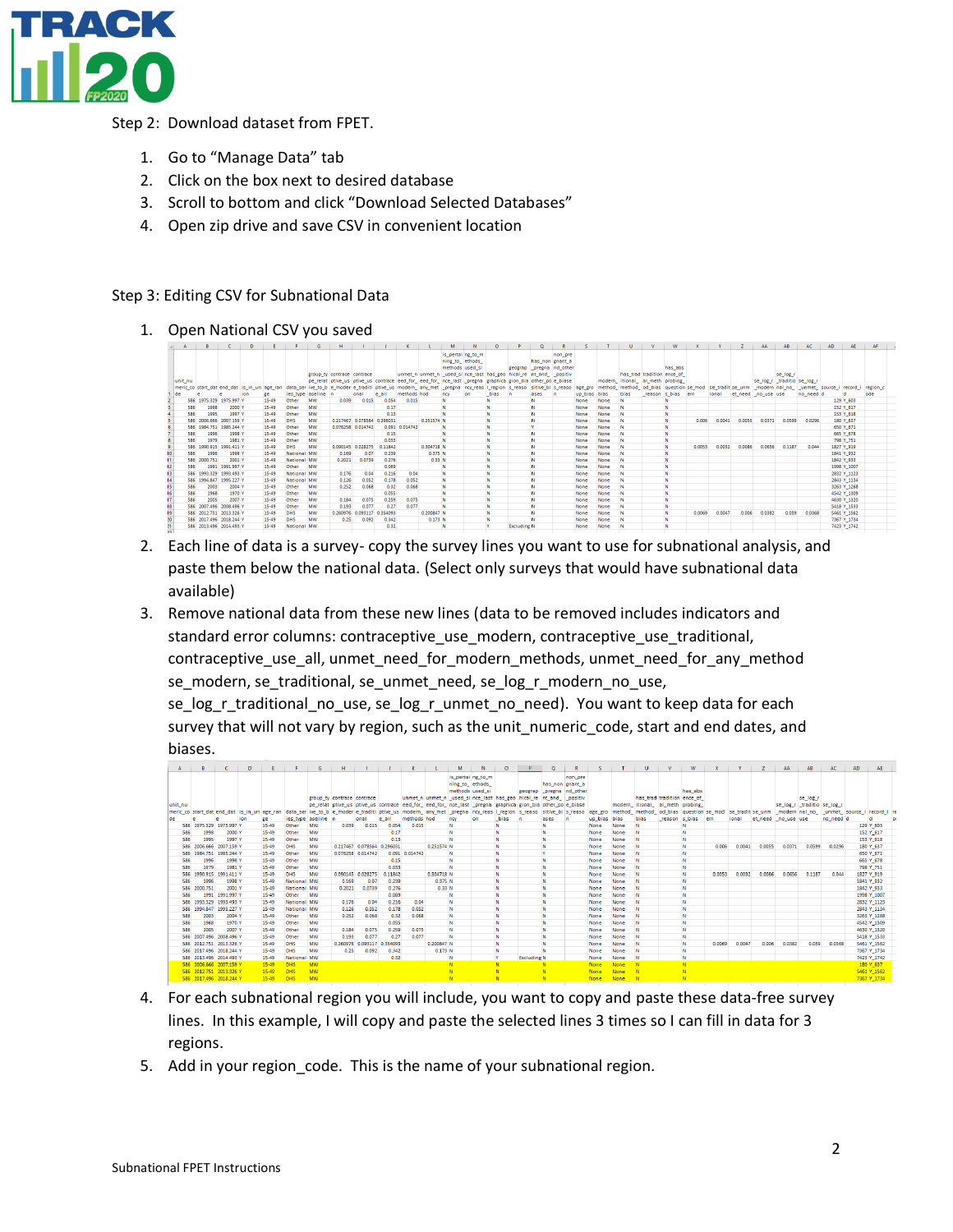

- 6. Add in your subnational survey data- usually CPR, mCPR, tCPR, and unmet need for any method. You will leave the standard errors blank.
	- a. You can find these data using StatCompiler select the country and indicators, then disaggregate by region. Remember that the numbers in StatCompiler are presented as percentages while the data pulled from the Track20 data base in FPET are presented as proportions. For example, you may have to change a value of 47.5 (%) to .475 (proportion). Make sure that regional boundaries in StatCompiler have not changed over time

|            |                      | $\circ$   |          |                   |          | $\sim$         |            | M. | <b>N</b> | $\mathbf{U}$ |                    | ч | $\mathbf{K}$ |      |      |   | W. | $\mathbf{A}$                                                                                                                                                                                                                   |        |        | A      | $\overline{AB}$ | AU.    | AU.        | <b>AL</b>   |                   | AG.               |  |
|------------|----------------------|-----------|----------|-------------------|----------|----------------|------------|----|----------|--------------|--------------------|---|--------------|------|------|---|----|--------------------------------------------------------------------------------------------------------------------------------------------------------------------------------------------------------------------------------|--------|--------|--------|-----------------|--------|------------|-------------|-------------------|-------------------|--|
|            |                      |           |          |                   |          |                |            |    |          |              |                    |   |              |      |      |   |    | age_rangedata_seriegroup_typcontracep/contracep/contracep/contracep/unmet_neis_pertainpertaininghas_geogrgeographihas_non_inon_pregiage_groupmodern_rhas_tradittraditionalhas_abserse_moderse_traditise_unmetse_log_r_ise_log_ |        |        |        |                 |        |            |             |                   |                   |  |
| 15-49      | Other                | MW        | 0.039    | 0.015             | 0.054    | 0.015          |            | N  |          | N            |                    | N |              | None | None | N | N  |                                                                                                                                                                                                                                |        |        |        |                 |        |            | 129 Y 603   |                   |                   |  |
| 15-49      | Other                | MW        |          |                   | 0.17     |                | N          |    |          | N            |                    | N |              | None | None | N | N  |                                                                                                                                                                                                                                |        |        |        |                 |        |            | 152 Y 617   |                   |                   |  |
| 15-49      | Other                | MW        |          |                   | 0.13     |                | N          |    |          | N            |                    | N |              | None | None | N | N  |                                                                                                                                                                                                                                |        |        |        |                 |        |            | 153 Y 618   |                   |                   |  |
| 15-49      | <b>DHS</b>           | MW        |          | 0.217467 0.078564 | 0.296031 |                | 0.251574 N |    |          | N            | N                  |   |              | None | None | N | N  | 0.006                                                                                                                                                                                                                          | 0.0041 | 0.0055 | 0.0371 | 0.0599          | 0.0296 |            | 180 Y 637   |                   |                   |  |
| 15-49      | Other                | MW        |          | 0.076258 0.014742 |          | 0.091 0.014742 |            | N  |          | N            |                    |   |              | None | None | N | N  |                                                                                                                                                                                                                                |        |        |        |                 |        |            | 650 Y 671   |                   |                   |  |
| 15-49      | Other                | MW        |          |                   | 0.15     |                |            | N  |          | N            |                    | N |              | None | None | N | N  |                                                                                                                                                                                                                                |        |        |        |                 |        |            | 665 Y 678   |                   |                   |  |
| 15-49      | Other                | MW        |          |                   | 0.033    |                | N          |    |          | N            |                    | N |              | None | None | N | N  |                                                                                                                                                                                                                                |        |        |        |                 |        |            | 798 Y 751   |                   |                   |  |
| 15-49      | DHS                  | MW        |          | 0.090145 0.028275 | 0.11842  |                | 0.304718 N |    |          | N            |                    | N |              | None | None | N | N  | 0.0053                                                                                                                                                                                                                         | 0.0032 | 0.0086 | 0.0656 | 0.1187          | 0.044  | 1827 Y 919 |             |                   |                   |  |
| $0$ 15-49  | National s MW        |           | 0.169    | 0.07              | 0.239    |                | 0.375 N    |    |          | N            |                    | N |              | None | None | N | N  |                                                                                                                                                                                                                                |        |        |        |                 |        | 1841 Y 932 |             |                   |                   |  |
| 15-49      | <b>National s MW</b> |           | 0.2021   | 0.0739            | 0.276    |                | 0.33N      |    |          | N            |                    | N |              | None | None | N | N  |                                                                                                                                                                                                                                |        |        |        |                 |        | 1842 Y 933 |             |                   |                   |  |
| $15-49$    | Other                | MW        |          |                   | 0.069    |                | N          |    |          | N            |                    | N |              | None | None | N | N  |                                                                                                                                                                                                                                |        |        |        |                 |        |            | 1998 Y 1007 |                   |                   |  |
| $3 15-49$  | National s MW        |           | 0.176    | 0.04              | 0.216    | 0.04           | N          |    |          | N            |                    | N |              | None | None | N | N  |                                                                                                                                                                                                                                |        |        |        |                 |        |            | 2832 Y 1123 |                   |                   |  |
| 4 15-49    | National s MW        |           | 0.126    | 0.052             | 0.178    | 0.052          |            | N  |          | N            |                    | N |              | None | None | N | N  |                                                                                                                                                                                                                                |        |        |        |                 |        |            | 2843 Y 1134 |                   |                   |  |
| $5 15-49$  | Other                | MW        | 0.252    | 0.068             | 0.32     | 0.068          |            | N  |          | N            | N                  |   |              | None | None | N | N  |                                                                                                                                                                                                                                |        |        |        |                 |        |            | 3263 Y 1268 |                   |                   |  |
| $6 15-49$  | Other                | MW        |          |                   | 0.055    |                |            | N  |          | N            |                    | N |              | None | None | N | N  |                                                                                                                                                                                                                                |        |        |        |                 |        |            | 4542 Y 1309 |                   |                   |  |
| $15-49$    | Other                | MW        | 0.184    | 0.075             | 0.259    | 0.075          | N          |    |          | N            |                    | N |              | None | None | N | N  |                                                                                                                                                                                                                                |        |        |        |                 |        |            | 4630 Y 1320 |                   |                   |  |
| 8 15-49    | Other                | MW        | 0.193    | 0.077             | 0.27     | 0.077          | N          |    |          | N            |                    | N |              | None | None | N | N  |                                                                                                                                                                                                                                |        |        |        |                 |        |            | 5418 Y 1533 |                   |                   |  |
| $9 15-49$  | DHS                  | MW        | 0.260976 | 0.093117          | 0.354093 |                | 0.200847 N |    |          | N            |                    | N |              | None | None | N | N  | 0.0069                                                                                                                                                                                                                         | 0.0047 | 0.006  | 0.0382 | 0.059           | 0.0368 |            | 5461 Y 1562 |                   |                   |  |
| $0$ 15-49  | DHS                  | MW        | 0.25     | 0.092             | 0.342    |                | 0.173N     |    |          | N            | N                  |   |              | None | None | N | N  |                                                                                                                                                                                                                                |        |        |        |                 |        |            | 7367 Y 1734 |                   |                   |  |
| 15-49      | National s MW        |           |          |                   | 0.32     |                | N          |    |          | v            | <b>Excluding N</b> |   |              | None | None | N | N  |                                                                                                                                                                                                                                |        |        |        |                 |        |            | 7423 Y 1742 |                   |                   |  |
| 15-49      | <b>DHS</b>           | <b>MW</b> | 0.22     | 0.047             | 0.267    |                | 0.258 N    |    |          |              |                    |   |              | None | None | N |    |                                                                                                                                                                                                                                |        |        |        |                 |        |            | 180 Y 637   | Sindh             |                   |  |
| $3 15-49 $ | DHS                  | <b>MW</b> | 0.245    | 0.05              | 0.295    |                | 0.208 N    |    |          |              |                    |   |              | None | None |   |    |                                                                                                                                                                                                                                |        |        |        |                 |        |            | 5461 Y 1562 | Sindh             |                   |  |
| $4 15-49$  | <b>DHS</b>           | MW        | 0.244    | 0.065             | 0.309    |                | 0.177N     |    |          |              |                    |   |              | None | None |   |    |                                                                                                                                                                                                                                |        |        |        |                 |        |            | 7367 Y_1734 | Sindh             |                   |  |
| $5 15-49 $ | DHS                  | <b>MW</b> | 0.187    | 0.062             | 0.249    |                | 0.31N      |    |          |              |                    |   |              | None | None |   |    |                                                                                                                                                                                                                                |        |        |        |                 |        |            | 180 Y 637   |                   | Khyber Pakhtunkhw |  |
| $6 15-49 $ | DHS                  | <b>MW</b> | 0.195    | 0.086             | 0.281    |                | 0.255 N    |    |          |              |                    |   |              | None | None |   |    |                                                                                                                                                                                                                                |        |        |        |                 |        |            | 5461 Y 1562 | Khyber Pakhtunkhw |                   |  |
| 15-49      | DHS                  | <b>MW</b> | 0.232    | 0.077             | 0.309    |                | 0.205 N    |    |          |              |                    |   |              | None | None |   |    |                                                                                                                                                                                                                                |        |        |        |                 |        |            | 7367 Y 1734 |                   | Khyber Pakhtunkhw |  |
| 8 15-49    | <b>DHS</b>           | <b>MW</b> | 0.134    | 0.01              | 0.144    |                | 0.319 N    |    |          |              |                    |   |              | None | None | N |    |                                                                                                                                                                                                                                |        |        |        |                 |        |            | 180 Y_637   | Balochistan       |                   |  |
| $9 15-49 $ | DHS                  | <b>MW</b> | 0.163    | 0.031             | 0.195    |                | 0.312 N    |    |          |              |                    |   |              | None | None | N |    |                                                                                                                                                                                                                                |        |        |        |                 |        |            | 5461 Y 1562 | Balochistan       |                   |  |
| $0 15-49$  | <b>DHS</b>           | MW        | 0.14     | 0.058             | 0.198    |                | 0.216 N    |    |          | N            |                    |   |              | None | None | N |    |                                                                                                                                                                                                                                |        |        |        |                 |        |            | 7367 Y 1734 | Balochistan       |                   |  |
|            |                      |           |          |                   |          |                |            |    |          |              |                    |   |              |      |      |   |    |                                                                                                                                                                                                                                |        |        |        |                 |        |            |             |                   |                   |  |

7. Save your CSV with an informational name, for example "Pakistan Subnational Survey.CSV"

#### Creating a Subnational CSV for Population data

Step 1: Create default country data from FPET.

- 1. Go to the "Prepare Data" Tab
- 2. Click on "Population Data"
- 3. For Database, choose "UNPD 2019"
- 4. Choose a country
- 5. Click "Load existing data"
- 6. Under "Data set name," give your dataset a name, for example "Pakistan Population Data"
- 7. Click Save

Step 2: Download dataset from FPET.

- 1. Go to "Manage Data" tab
- 2. Click on the box next to desired database
- 3. Scroll to bottom and click "Download Selected Databases"
- 4. Open zip drive and save CSV in convenient location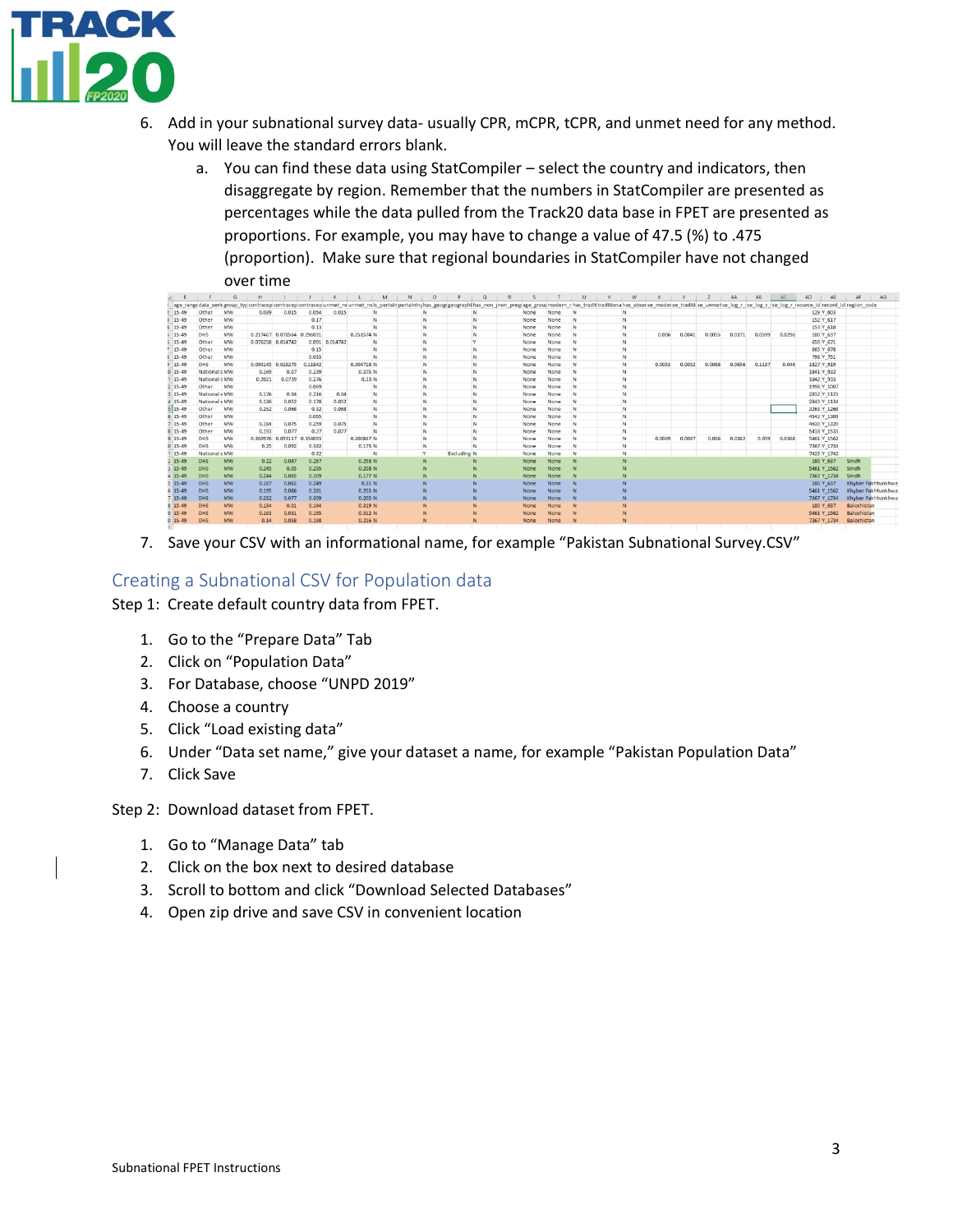

| Survey data               | <b>Population data</b>     | <b>Service statistics</b> |                   |            |        |
|---------------------------|----------------------------|---------------------------|-------------------|------------|--------|
| Database:                 |                            |                           | Country:          |            |        |
| <b>UNPD 2019</b>          |                            | $\sim$                    | Pakistan          |            | $\sim$ |
| <b>LOAD EXISTING DATA</b> |                            |                           |                   |            |        |
| <b>Region code</b>        | In union?                  | Age                       | Year              | Population |        |
|                           | χ                          | 15-49                     | 1970              | 3058720    |        |
|                           | $\checkmark$               | 15-49                     | 1970              | 9307712    |        |
|                           | χ                          | 15-49                     | 1971              | 3142319    |        |
|                           | $\checkmark$               | 15-49                     | 1971              | 9519679    |        |
|                           | Χ                          | 15-49                     | 1972              | 3246009    |        |
|                           | $\checkmark$               | 15-49                     | 1972              | 9744564    |        |
|                           | Χ                          | 15-49                     | 1973              | 3366669    |        |
| <b>ADD NEW RECORD</b>     | <b>DELETE SELECTED ROW</b> |                           | <b>CLEAR DATA</b> |            |        |
| Data set name             |                            |                           |                   |            |        |

Pakistan Population Data

SAVE

#### Step 3: Editing CSV for Subnational Population Data

1. Open National Population CSV you saved

| A            | B | C                           | D                | E                  | F           |
|--------------|---|-----------------------------|------------------|--------------------|-------------|
|              |   |                             |                  |                    |             |
|              |   | unit num is in uni age rang |                  | populatio region c |             |
| eric code on |   | e                           | mid year n count |                    | <b>lode</b> |
| 586 N        |   | $15 - 49$                   |                  | 1970 3058720       |             |
| 586 Y        |   | 15-49                       | 1970             | 9307712            |             |
| 586 N        |   | 15-49                       |                  | 1971 3142319       |             |
| 586 Y        |   | 15-49                       | 1971             | 9519679            |             |
| 586 N        |   | $15 - 49$                   | 1972             | 3246009            |             |
| 586 Y        |   | 15-49                       | 1972             | 9744564            |             |
| 586 N        |   | 15-49                       | 1973             | 3366669            |             |
| 586 Y        |   | 15-49                       | 1973             | 9985469            |             |
| 586 N        |   | 15-49                       | 1974             | 3498567            |             |
| 586 Y        |   | 15-49                       |                  | 1974 10245672      |             |
| 586 N        |   | 15-49                       | 1975             | 3638356            |             |
| 586 Y        |   | 15-49                       |                  | 1975 10527828      |             |
| 586 N        |   | 15-49                       |                  | 1976 3791232       |             |
| 586 Y        |   | 15-49                       |                  | 1976 10836612      |             |
| 586 N        |   | 15-49                       | 1977             | 3951352            |             |
| 586 Y        |   | 15-49                       |                  | 1977 11173762      |             |
| 586 N        |   | 15-49                       | 1978             | 4116750            |             |
| 586 Y        |   | 15-49                       |                  | 1978 11540015      |             |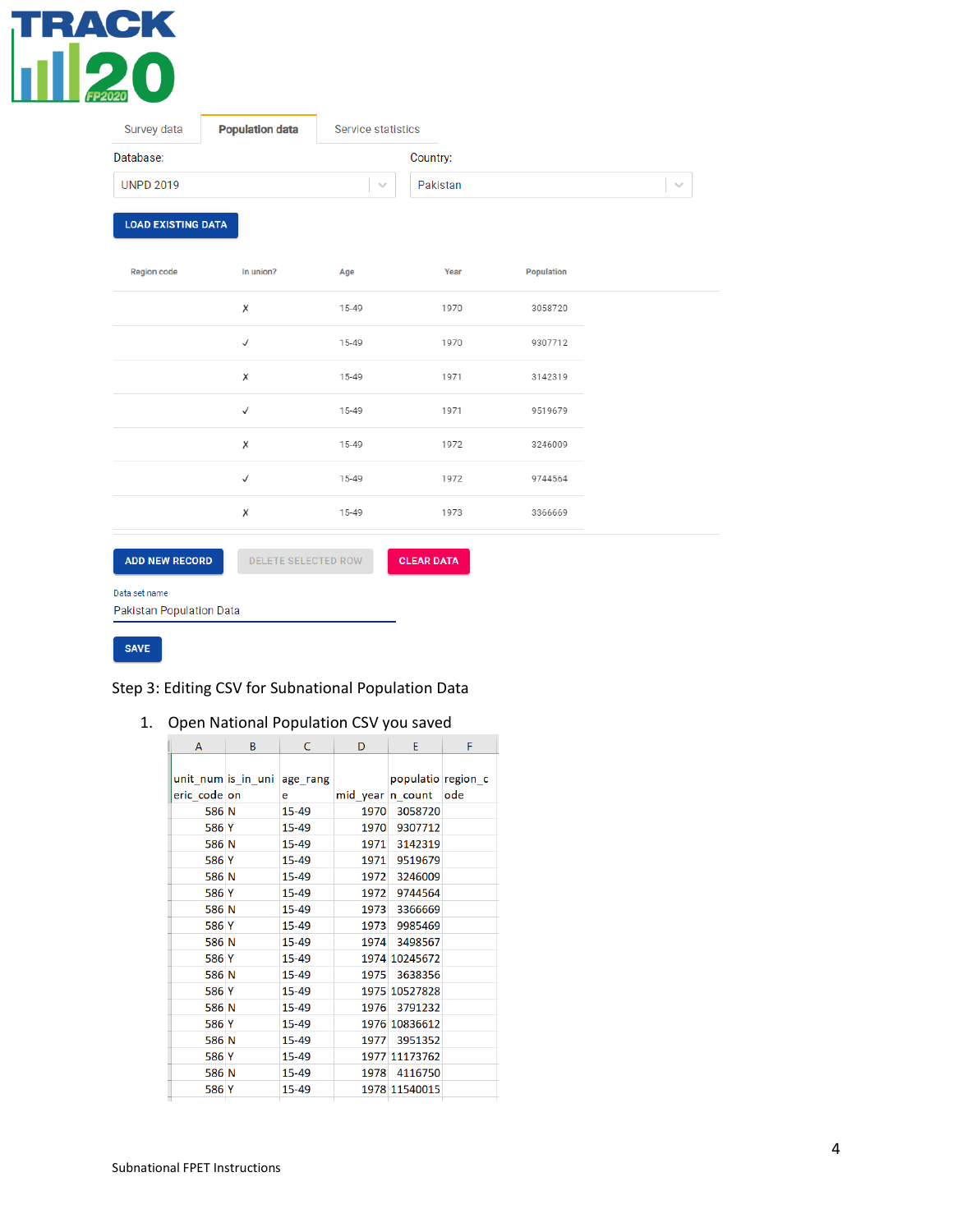

- 2. Each line of data is the population of a group (either married or unmarried) and a year for women 15-49- copy and paste the national data for as many regions as you will enter. In our example, we are copy and pasting the entire dataset 3 times because we are adding in 3 regions worth of data.
- 3. Remove national data from these new lines in the column "population\_count"
- 4. Add in your region code. This is the name of your subnational region. Make sure it matches what you used in your Survey dataset.
- 5. Add in your regional population data- remember that the numbers will be different for married (Y) and unmarried (N) women – pay attention when adding in your data. You may find it easier to group all in unions and not in unions before adding subnational data.
	- a. You can get subnational population figures from your government estimates. If those data are not available, use can make your own estimates, but we would not advise using the results for the population count output in FPET (you can still use the proportions).
- 6. Save your CSV with an informational name, for example "Pakistan Subnational Population.CSV"

### Creating a Subnational CSV for Service Statistics data- Only necessary if you have subnational service statistics

Step 1: Create default country data from FPET.

- 1. Go to the "Prepare Data" Tab
- 2. Click on "Service Statistics"
- 3. For Database, choose "None"
- 4. Choose a country
- 5. Click "Add New Record"
	- a. Add annual service statistics data (Note: I am using fake data here)
	- b. Repeat for each year of data
- 6. Under "Data set name," give your dataset a name, for example "Pakistan Service Statistics National"
- 7. Click Save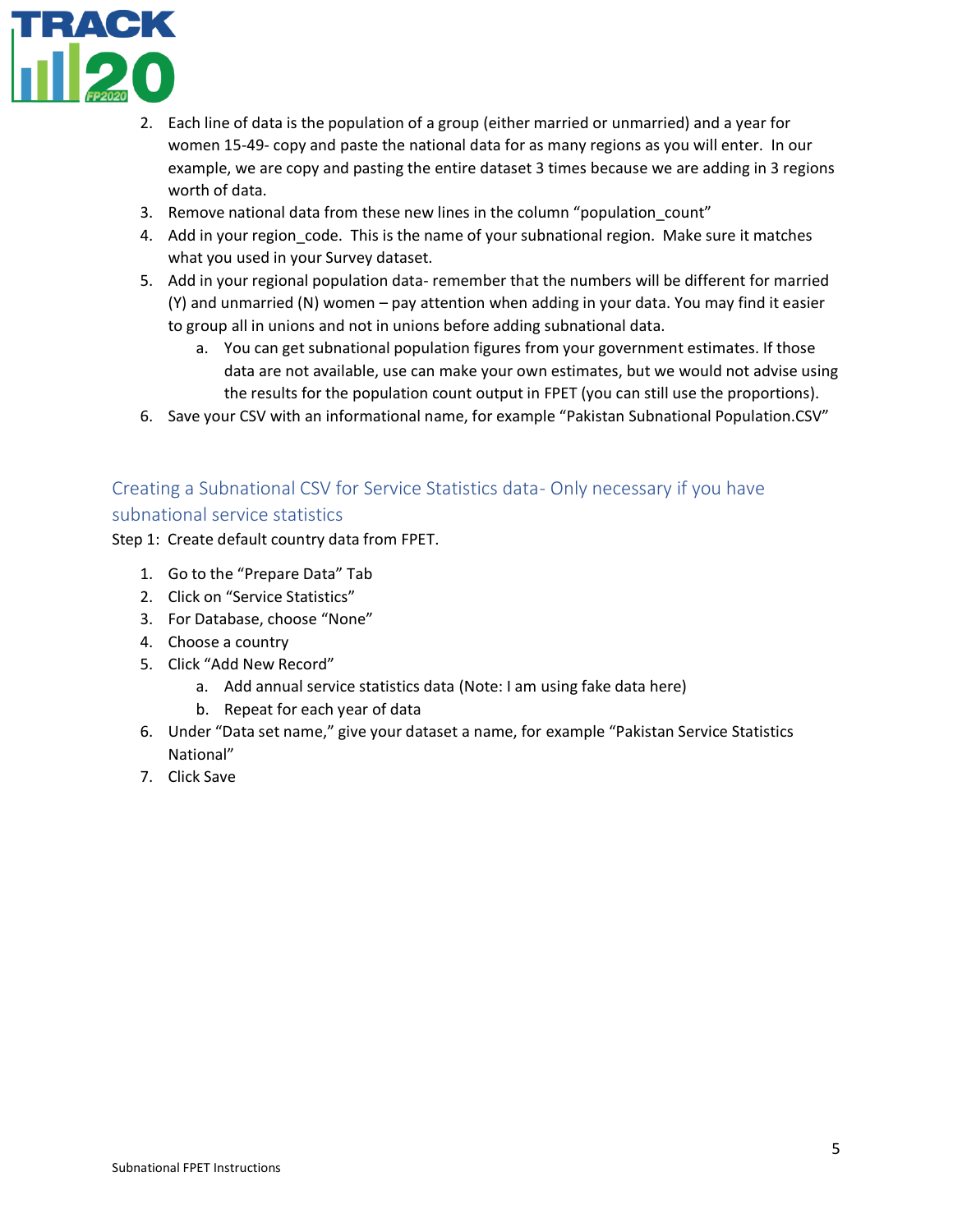# TRACK<br>11 200

| Survey data               | Population data | <b>Service statistics</b> |                        |        |
|---------------------------|-----------------|---------------------------|------------------------|--------|
| Database:                 |                 |                           | Country:               |        |
| None                      |                 | $\sim$                    | Pakistan               | $\sim$ |
| <b>LOAD EXISTING DATA</b> |                 |                           |                        |        |
| <b>Region code</b>        | Year            | <b>EMU</b>                | Service statistic type |        |
|                           | 2016            | 0.200                     | clients                |        |
|                           | 2017            | 0.210                     | clients                |        |
|                           | 2018            | 0.220                     | clients                |        |
|                           |                 |                           |                        |        |
|                           |                 |                           |                        |        |
|                           |                 |                           |                        |        |
|                           |                 |                           |                        |        |

| <b>ADD NEW RECORD</b>                                 | <b>DELETE SELECTED ROW</b> | <b>CLEAR DATA</b> |
|-------------------------------------------------------|----------------------------|-------------------|
| Data set name<br>Pakistan Service Statistics National |                            |                   |
| <b>SAVE</b>                                           |                            |                   |

Step 2: Download dataset from FPET.

- 5. Go to "Manage Data" tab
- 6. Click on the box next to desired database
- 7. Scroll to bottom and click "Download Selected Databases"
- 8. Open zip drive and save CSV in convenient location

Step 3: Editing CSV for Subnational Population Data

1. Open National Service Statistics CSV you saved

| A          | В                |              |                     |      |     | G            | Н        |  |
|------------|------------------|--------------|---------------------|------|-----|--------------|----------|--|
| Country    |                  |              |                     |      |     |              |          |  |
| letter     |                  |              |                     |      |     |              | region c |  |
| code       | ISO code Country |              | Start year End year |      | EMU | SS type      | ode      |  |
| <b>PAK</b> |                  | 586 Pakistan | 2016                | 2016 |     | 0.2 clients  |          |  |
| <b>PAK</b> |                  | 586 Pakistan | 2017                | 2017 |     | 0.21 clients |          |  |
| <b>PAK</b> |                  | 586 Pakistan | 2018                | 2018 |     | 0.22 clients |          |  |
|            |                  |              |                     |      |     |              |          |  |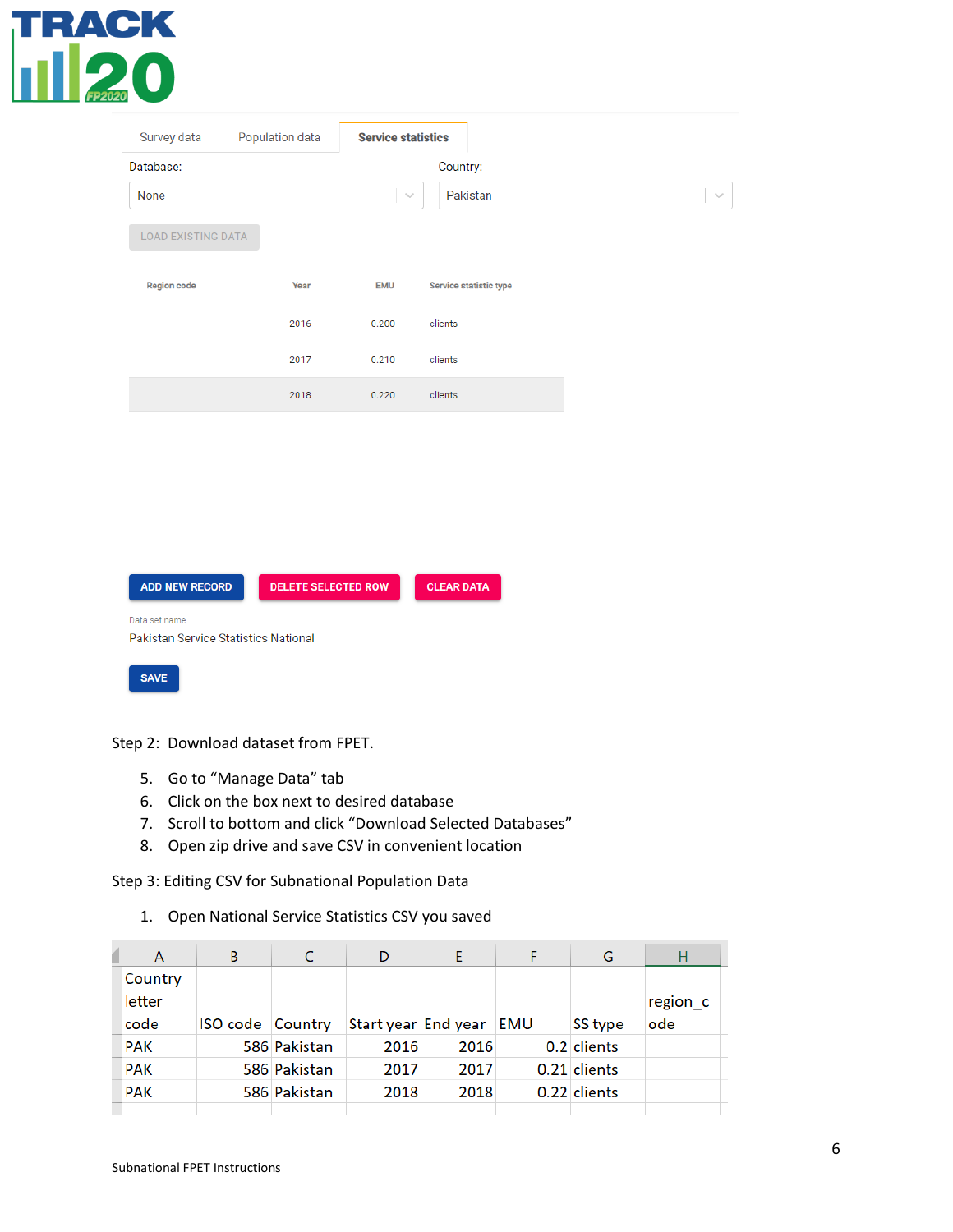

- 2. Each line of data is a EMU value for one year- copy the lines you want to use for subnational analysis, and paste them below the national data.
- 3. Remove national data from these new lines (EMU). You want to keep data for each year that will not vary by region, such as the ISO code, start and end dates, and SS type.

| A          | B        | C            | D                   | E    | F   | G            | н        |
|------------|----------|--------------|---------------------|------|-----|--------------|----------|
| Country    |          |              |                     |      |     |              |          |
| letter     |          |              |                     |      |     |              | region c |
| code       | ISO code | Country      | Start year End year |      | EMU | SS type      | ode      |
| <b>PAK</b> |          | 586 Pakistan | 2016                | 2016 |     | 0.2 clients  |          |
| <b>PAK</b> |          | 586 Pakistan | 2017                | 2017 |     | 0.21 clients |          |
| <b>PAK</b> |          | 586 Pakistan | 2018                | 2018 |     | 0.22 clients |          |
| <b>PAK</b> |          | 586 Pakistan | 2016                | 2016 |     | clients      |          |
| <b>PAK</b> |          | 586 Pakistan | 2017                | 2017 |     | clients      |          |
| <b>PAK</b> |          | 586 Pakistan | 2018                | 2018 |     | clients      |          |
|            |          |              |                     |      |     |              |          |

- 4. For each subnational region you will include, you want to copy and paste these data-free lines. In this example, I will add data for 3 regions
- 5. Add in your region\_code. This is the name of your subnational region.
- 6. Add in your EMU data. (Note: Note: I am using fake data here)

|                 | A          | B                           | C            | D                   | E    | F          | G            | н                  |                    |  |
|-----------------|------------|-----------------------------|--------------|---------------------|------|------------|--------------|--------------------|--------------------|--|
|                 |            | Country le ISO code Country |              | Start year End year |      | <b>EMU</b> | SS type      | region code        |                    |  |
| $\mathcal{P}$   | <b>PAK</b> |                             | 586 Pakistan | 2016                | 2016 |            | 0.2 clients  |                    |                    |  |
| 3               | <b>PAK</b> |                             | 586 Pakistan | 2017                | 2017 |            | 0.21 clients |                    |                    |  |
| $\mathbf{A}$    | <b>PAK</b> |                             | 586 Pakistan | 2018                | 2018 |            | 0.22 clients |                    |                    |  |
| 5.              | <b>PAK</b> |                             | 586 Pakistan | 2016                | 2016 |            | 0.41 clients | Sindh              |                    |  |
| 6               | <b>PAK</b> |                             | 586 Pakistan | 2017                | 2017 |            | 0.39 clients | Sindh              |                    |  |
|                 | <b>PAK</b> |                             | 586 Pakistan | 2018                | 2018 |            | 0.37 clients | Sindh              |                    |  |
| 8               | <b>PAK</b> |                             | 586 Pakistan | 2016                | 2016 |            | 0.12 clients |                    | Khyber Pakhtunkhwa |  |
| 9               | <b>PAK</b> |                             | 586 Pakistan | 2017                | 2017 |            | 0.14 clients |                    | Khyber Pakhtunkhwa |  |
| 10 <sup>°</sup> | <b>PAK</b> |                             | 586 Pakistan | 2018                | 2018 |            | 0.16 clients |                    | Khyber Pakhtunkhwa |  |
| 11              | <b>PAK</b> |                             | 586 Pakistan | 2016                | 2016 |            | 0.1 clients  | <b>Balochistan</b> |                    |  |
| 12 <sup>2</sup> | <b>PAK</b> |                             | 586 Pakistan | 2017                | 2017 |            | 0.1 clients  | <b>Balochistan</b> |                    |  |
| 13.             | <b>PAK</b> |                             | 586 Pakistan | 2018                | 2018 |            | 0.1 clients  | Balochistan        |                    |  |
| 14              |            |                             |              |                     |      |            |              |                    |                    |  |
|                 |            |                             |              |                     |      |            |              |                    |                    |  |

7. Save your CSV with an informational name, for example "Pakistan Subnational Service Statistics.CSV"

#### Loading Region Level Data into FPET

- 1. Go to FPET.track20.org
- 2. Click on "Start Run"
- 3. Under "Select survey dataset" choose "External"
- 4. Click "Choose Database"
	- a. Select your subnational database for Surveys
	- b. Click "Upload database"
	- c. You can tell database is uploaded when the pink dot switches to "Custom" and you see your database in the Custom dropdown menu
- 5. Under "Select population dataset" choose "External"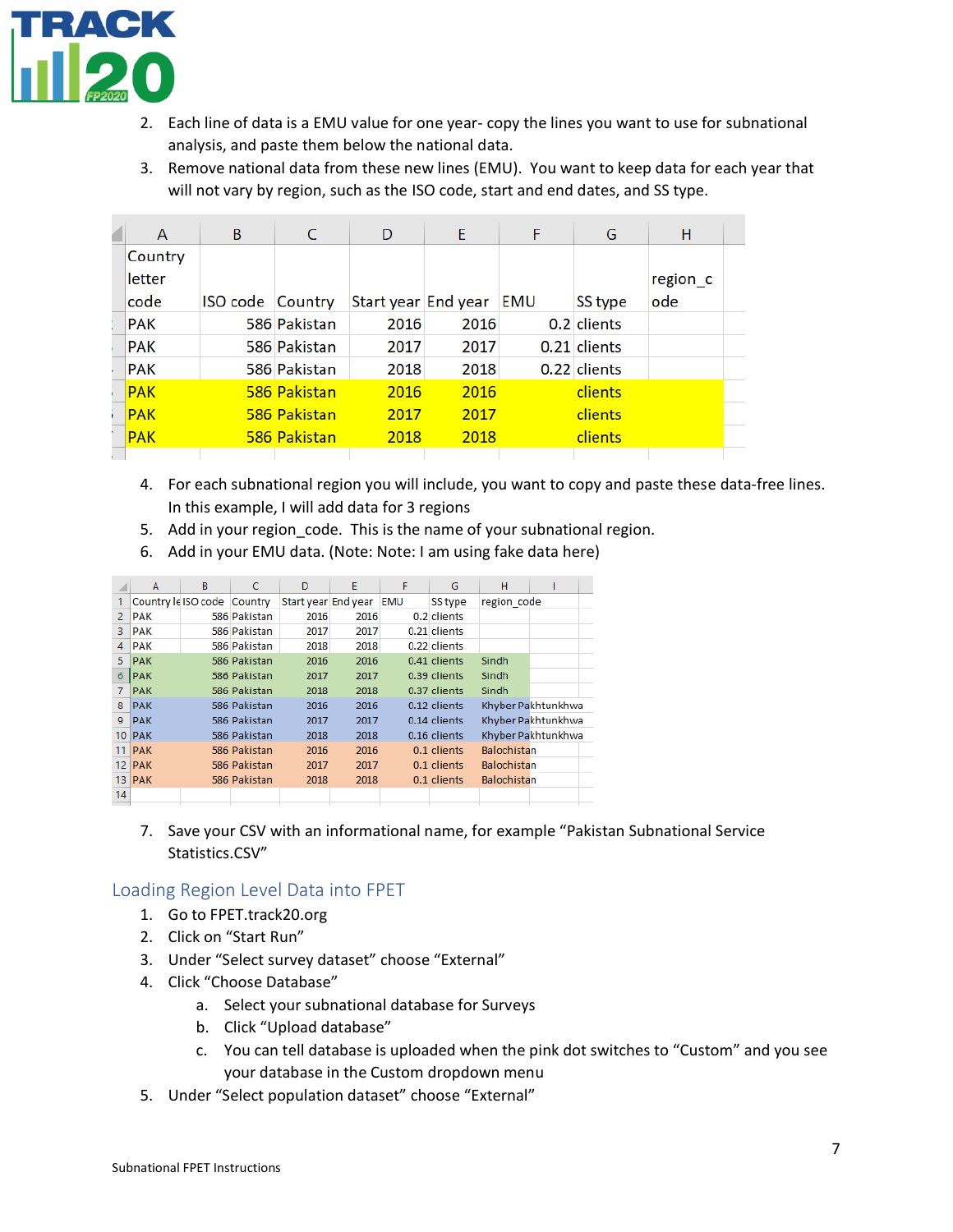

- 6. Click "Choose Database"
	- a. Select your subnational database for Population
	- b. Click "Upload database"
	- c. You can tell database is uploaded when the pink dot switches to "Custom" and you see your database in the Custom dropdown menu
- 7. If using service statistics: Under "Select service statistics" choose "External"
- 8. Click "Choose Database"
	- a. Select your subnational database for Service Statistics
	- b. Click "Upload database"
	- c. You can tell database is uploaded when the pink dot switches to "Custom" and you see your database in the Custom dropdown menu
- 9. Check to make sure your files loaded correctly.
	- a. Click on "Select country/population" drop arrow
	- b. You should see the country name as well as all the regions you included
	- c. If you do not see a region you included, it is probably because there is a different spelling (or spacing or accent) between the files

| 1a. Select survey database             |
|----------------------------------------|
| () Default                             |
| Custom                                 |
| External                               |
| oose custom database                   |
| Pakistan Subnational Survey            |
| 1b. Select population database         |
| ◯ Default                              |
| Custom                                 |
| External                               |
| toose custom database                  |
| Pakistan Subnational Population        |
| 2. Select service statistics<br>Custom |
| External                               |
| Choose custom database                 |
| Pakistan Subnational Service Statistic |
| 3. Select country/population           |
| Select country/population              |
| Pakistan                               |
| Sidgh                                  |
| Khyber Pakhtunkhwa                     |
| Balochistan                            |
| 1070<br>2020                           |

- 10. Choose a region
- 11. Input a run name
- 12. Change estimate years if desired
- 13. Review data to make sure it loaded correctly
- 14. Click "Start run"